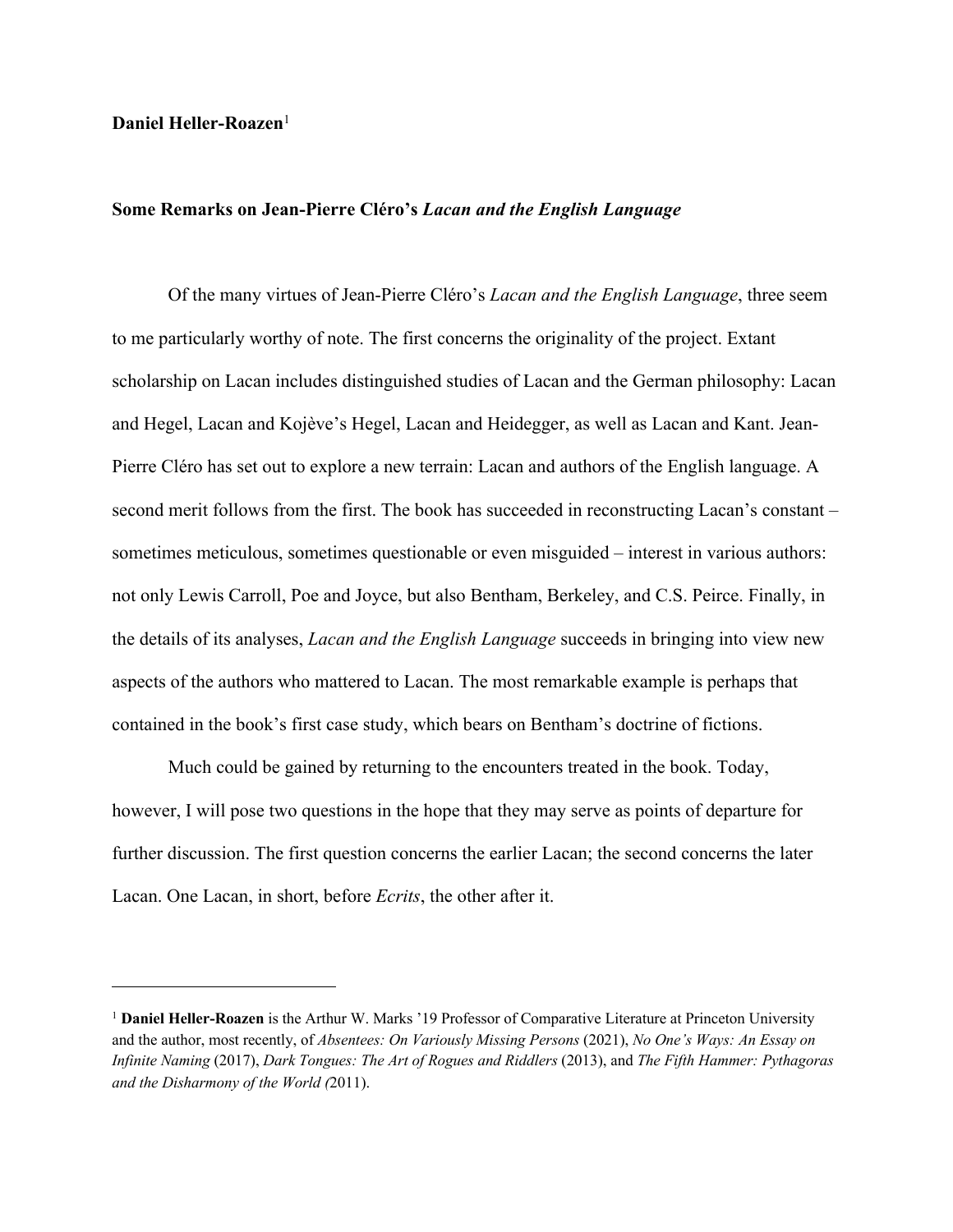To introduce the first question, I would recall the book's four-part articulation. The reader first encounters "English philosophers" (one might also say "philosophers in English," neither Berkeley nor Peirce having been English), second, elements of logic and linguistics drawn from English language authors, third, English language literary writers, and fourth, English language psychoanalysts. My first question concerns a point at which Lacan's teaching and writing crucially involved the reading of English language logic and philosophy, literature and psychanalysis, without, however, attracting Jean-Pierre Cléro's interest in his many chapters. I am referring to cybernetics, a field of research that played a role in the development of Lacan's early project, most clearly in Seminar II.

In June 1955, Lacan gave an abbreviated account of a portion of his research in a lecture to the *Société française de psychanalyse* under the title "On the Nature of Language, or Psychoanalysis and Cybernetics*.*" Lacan left no doubt as to the role that this new science played in his thinking. He cited the United States mathematician and philosopher Norbert Wiener; he alluded to the United States mathematician and electrical engineer, Claude Shannon, and to the United States mathematician Warren Weaver, whose ground-breaking "mathematical theory of communication" had appeared in 1948 (and which Weaver himself sent to his friend Jakobson, and in which Lévi-Strauss seems to have been interested). Lacan may also have drawn on the work of other English language thinkers, such as John Zachary Young, the British zoologist and microphysicist, who had participated in the development of information theory and who was close to the New York psychanalyst Lawrence Kubie, whom Lacan may also have read.

The opening of *Lacan and the English Language* presents a fascinating account of the ways in which, for his doctrine of the symbolic function, Lacan drew, through Ogden, on Bentham's theory of fictions. In 1955, however, Lacan suggested that it was the science of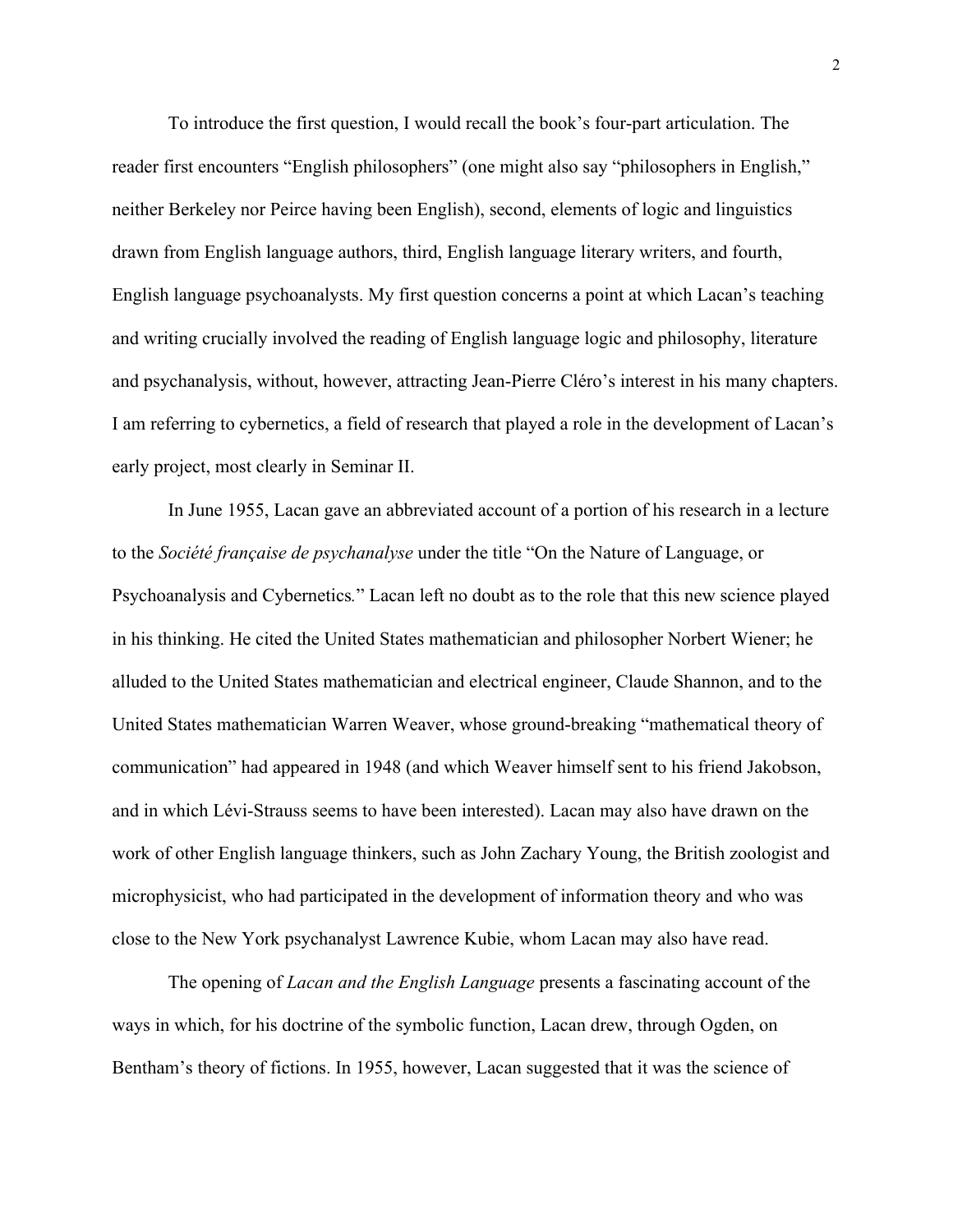information that has led him to isolate the field of the symbolic: "The one thing which cybernetics clearly highlights," he stated, "is the radical difference between the symbolic and the imaginary orders." Later in the same lecture, Lacan went further, attributing the following discovery to cybernetics: "Man is engaged with all his being in the procession of numbers, in a primitive symbolism which is distinct from imaginary representations." This leads me, therefore, to pose a question about Lacan and the English language field of science and thought that was cybernetics (or "information theory" or "communication theory"), a question about the ways in which this domain mattered to Lacan and to his thinking and, further, about where Lacan's engagement with cybernetics stands with respect to the subjects examined in this book.

The second question I would like to raise is less strictly historiographical and concerns a difficult yet major point in Lacan's later theory. To introduce it, I would recall a grammatical observation that Jean-Pierre Cléro has made in his Afterword (p. 296). French words are often "doubled up" in English: where French as the single word *valeur*, the English lexicon possesses both "worth" and "value"; likewise, *liberté* corresponds to "freedom" as well as "liberty," and *force* may be rendered by both "force" and "strength." Sometimes, however, the situation is the reverse. One example involves a noun that is crucial in this book: *language*. French has the nouns *langage* and *langue*, but (setting aside the word "tongue," which is rare in scholarly discourse), English has only one corresponding term: "language." In the passage from French to English, one difference thus vanishes; more exactly, it becomes indiscernible.

Obviously, this fact is of consequence for a project that seeks to explore "Lacan and the English Language," for one must wonder: What type of "language" is at issue? Or *which* one? But the term "language" is also a matter of importance for the attempt to understand Lacan in his own terms and in their shifting. At many points in his book, Jean-Pierre Cléro evokes Lacan's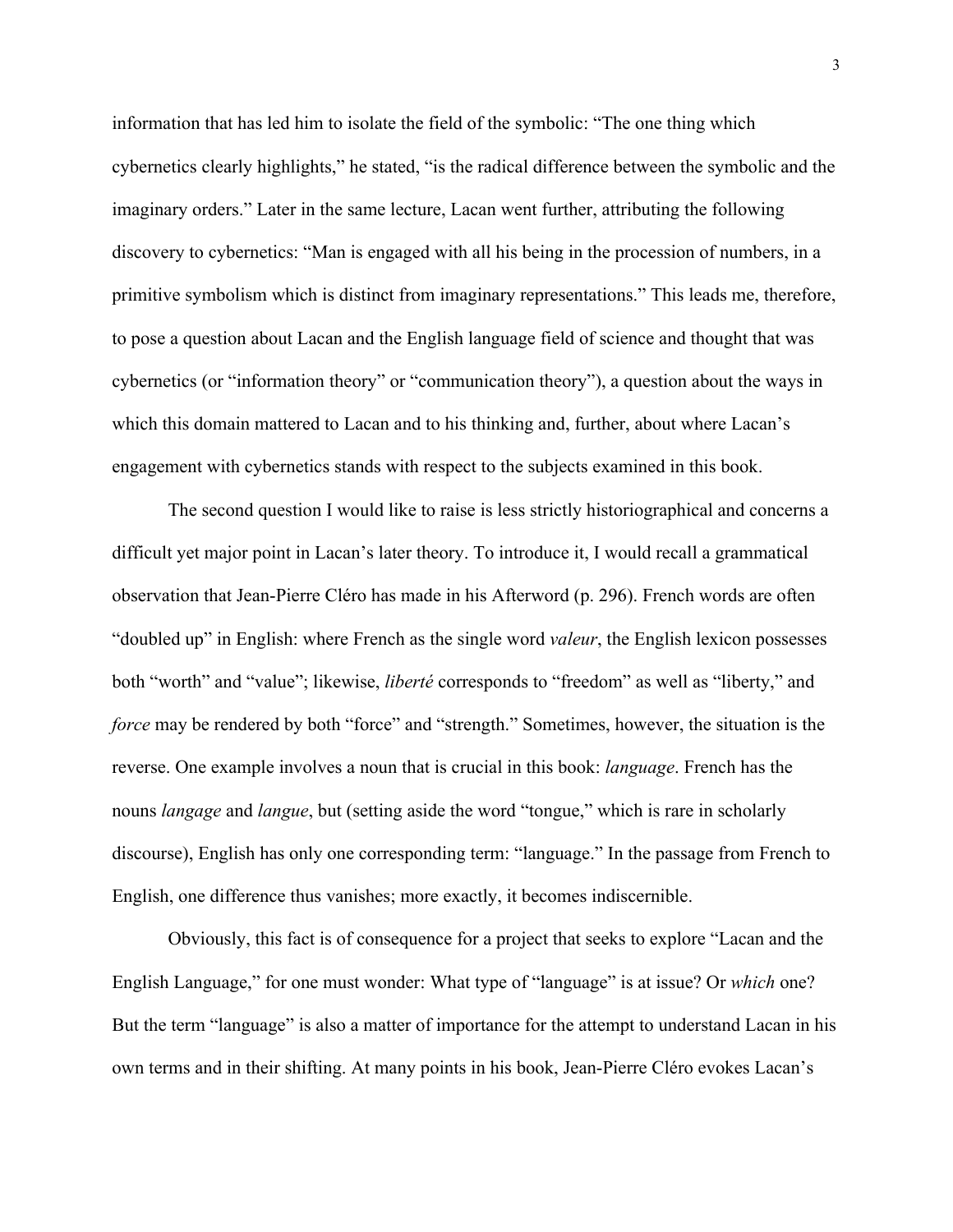dictum: "*L'insconscient est structuré comme un langage*, "The unconscious is structured as a language." Despite the presence of the indefinite article *un* ("a") in the syntagma "a language," this is a thesis on language with a capital L. More exactly, it is a thesis on structure. In the 1966 paper to which Jean-Pierre Cléro has referred today, "Of Structure as the Inmixing of an Otherness," Lacan goes so far as to state that "being structured" and "being a language" are synonymous terms. Yet *Lacan and the English Language* is also attentive to the ways in which, with the passing of the years, Lacan became increasingly reliant on language not as *langage* but as *langue* (as a particular idiom, such as French, English or Chinese).

The great example, of course, is *lalangue* – "language" in a single word. Nothing about this concept can be taken to be self-evident, but my own understanding of Lacan's teaching leads me to the following position: when Lacan proposes his classical theory of the unconscious as structured "as a language" (*comme un langage*), he does not yet reason in terms of *lalangue*; conversely, when he turns to *lalangue*, he reconceives of *langage*. I suspect that the perspective of *Lacan and the English Language* is different and perhaps even opposed to mine.

"One of Lacan's most repeated theses," Jean-Pierre Cléro writes, "from the beginning to the end of his work, is 'The unconscious is structure like a language'" (290). That Lacan repeats the thesis is certain. Yet does the claim remain the same in repetition or does its meaning change? I would propose that its meaning changes. This shift, in turn, necessitates nothing less than a redefinition of *langage*. For the Lacan of "La Troisième," the primary term is *lalangue*. By 1974, *lalangue*, in other words, comes first; *la langue* (in two words) and *le langage* come second. It appears that from Jean-Pierre Cléro's perspective, however, the situation is the reverse. For Lacan, the primary term always remains *langage*; the evocation of *lalangue* is secondary and does not cause Lacan's later theory to differ fundamentally from his earlier one.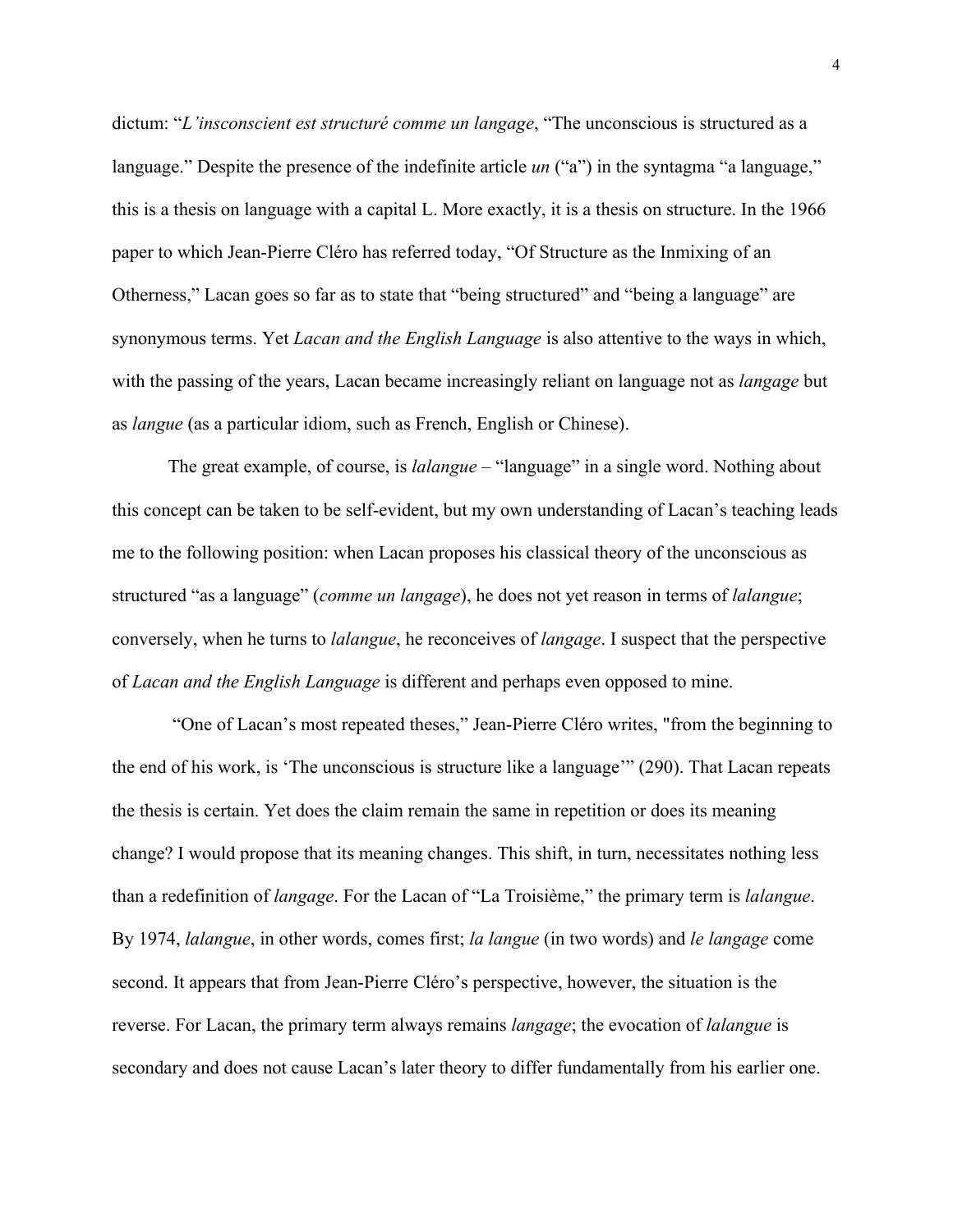Jean-Pierre Cléro may therefore make the following remarks about what he calls "wordplay": "That wordplay should strike our fancy, very well; that it plays the role of evidence is much more debatable. Lacan only fooled around with it, but he sometimes fooled others who fell into the trap. For if theoretical work has any meaning, it is […] to lessen ambiguities, not to introduce new ones. Why does wordplay, which would be absurd in mathematics, in physics, and the human sciences, have more of a place in psychoanalysis?" (297-8)

It seems to me that, starting a certain point in his thinking, Lacan draws on what Jean-Pierre Cléro has called "wordplay" precisely as a kind of evidence. The decision to do is motivated by a startling thesis (cited on p. 140 in a note), in which Lacan contests the apparently chance relations between like-sounding words in given languages. It is not "by chance," Lacan alleges, that *voeu* is indistinguishable from *veut*, that *non* is indistinguishable from *nom*, and that *deux* and *d'eux* can hardly be told apart. I would note in passing that there would be much to say about the properly modal status of this being "not by chance." But today I would simply observe that Lacan presents like-sounding words as evidence – evidence of *lalangue*.

I note in passing that corresponding evidence might also be found in English. Examples include "eye" and "I"; *hide* ("to dissimulate") and *hide* ("animal skin treated for human use"); to *lie* ("to deceive") and to *lie* ("to be prostrated"); "no" and "know." There are doubtless indefinitely many more.

Words audible through other words, signifying sequences perceptible through each other: such phenomena, which may be a matter of "play" but may also be serious, involve homophony. In a recent, illuminating essay, Jean-Claude Milner offers the following account of Lacan's late position: homophony is the material of *lalangue* (in one word), yet such homophony does not belong to *la langue* (in two words). The science of language (whether it is a science of *la langue*,